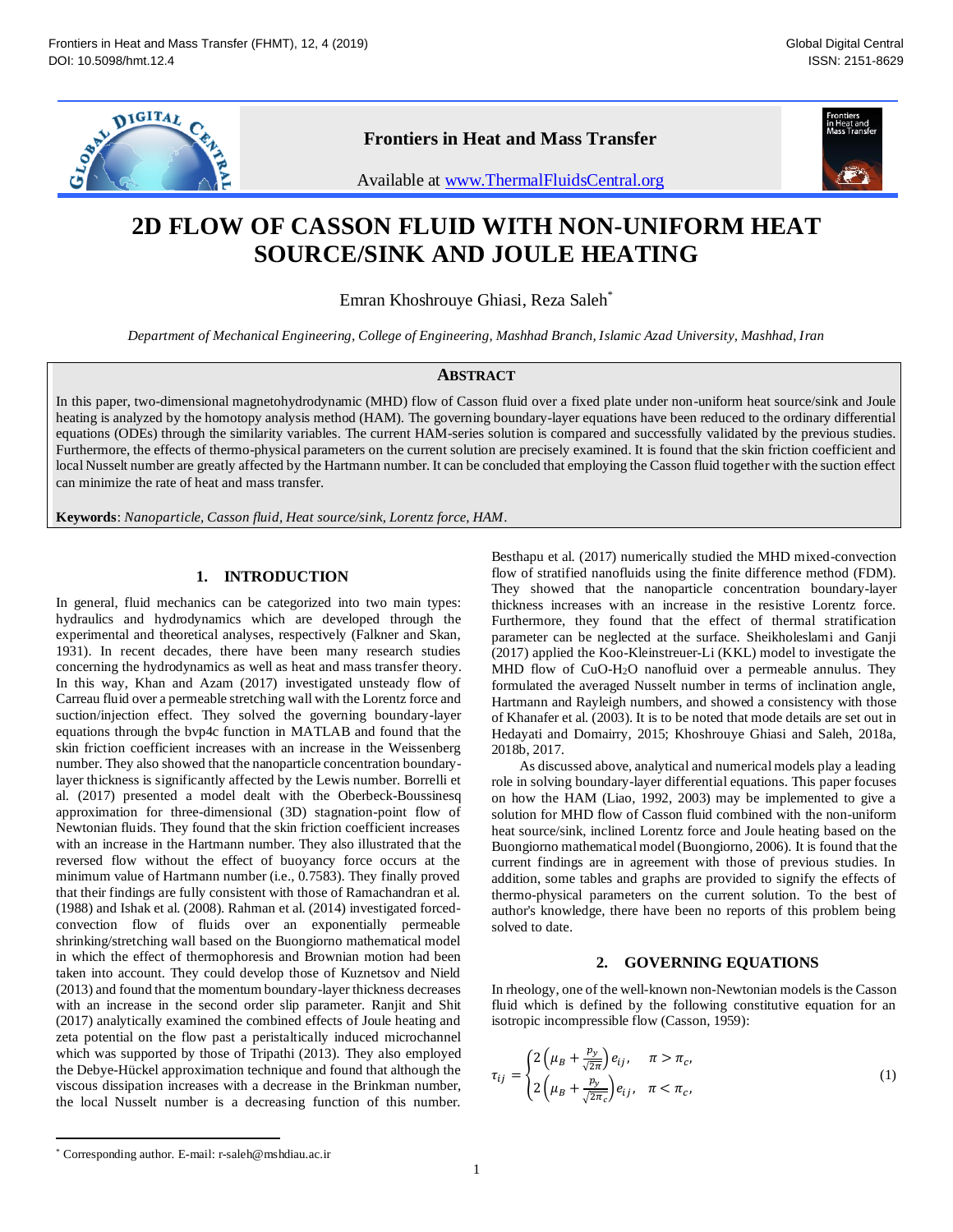where  $\tau_{ij}$  is the shear stress tensor,  $\mu_B$  is the plastic dynamic viscosity of the fluid,  $p_y$  is the yield stress,  $e_{ij}$  is the  $(i, j)$ th component(s) of the strain rate,  $\pi (= e_{ij}e_{ij})$  is the product of strain rate component(s) and  $\pi_c$  is the critical value of  $\pi$ .

For the 2D flow in the Cartesian coordinate system, the velocity, temperature and nanoparticle concentration fields can be expressed as follows:

$$
\mathbb{V} = [u(x, y), v(x, y)], \mathbb{T} = T(x, y), \mathbb{C} = C(x, y),
$$
 (2)

where  $u$  and  $v$  are the velocity components along  $x$  and  $y$  directions, respectively,  $T$  is the temperature and  $C$  is the nanoparticle concentration.

Utilizing the aforementioned assumptions, the governing continuity, momentum, energy and nanoparticle concentration equations yield:

$$
\begin{cases}\n\frac{\partial u}{\partial x} + \frac{\partial v}{\partial y} = 0, \\
u \frac{\partial u}{\partial x} + v \frac{\partial u}{\partial y} = v \left( 1 + \frac{1}{\beta} \right) \frac{\partial^2 u}{\partial y^2} - \frac{\sigma B_0^2}{\rho} \sin^2 \omega u, \\
u \frac{\partial T}{\partial x} + v \frac{\partial T}{\partial y} = \alpha \frac{\partial^2 T}{\partial y^2} + \gamma \left[ D_B \frac{\partial C}{\partial y} \frac{\partial T}{\partial y} + \frac{D_T}{T_{\infty}} \left( \frac{\partial T}{\partial y} \right)^2 \right] \\
+ \frac{1}{\rho C_p} \left[ q_n + \sigma B_0^2 u^2 \right], \\
u \frac{\partial C}{\partial x} + v \frac{\partial C}{\partial y} = D_B \frac{\partial^2 C}{\partial y^2} + \frac{D_T}{T_{\infty}} \frac{\partial^2 T}{\partial y^2},\n\end{cases} (3)
$$

where v is the kinematic viscosity,  $\beta$  is the Casson fluid parameter,  $\sigma$  is the electrical conductivity,  $B_0$  is the magnetic field strength,  $\rho$  is the density,  $\omega$  is the inclination angle of magnetic field,  $\alpha$  is the thermal diffusivity,  $\gamma = \frac{(\rho C)_p}{(\rho C)_f}$  is the ratio of effective heat capacity of the nanoparticle to effective heat capacity of the base fluid,  $D_B$  is the Brownian diffusion coefficient,  $D_T$  is the thermophoresis diffusion coefficient,  $T_{\infty}$  is the ambient temperature,  $C_p$  is the specific heat at constant pressure and  $q_n$  is the non-uniform heat source/sink. The associated boundary conditions are given by:

$$
\begin{cases}\n\text{at } y = 0: u = 0, v = v_w(x), T = T_w, C = C_w, \\
\lim_{y \to \infty} u \to U_\infty, \lim_{y \to \infty} T \to T_\infty, \lim_{y \to \infty} C \to C_\infty,\n\end{cases} \tag{4}
$$

where  $v_w(x)$  is the rate of mass transfer,  $T_w$  is the wall temperature,  $C_w$ is the nanoparticle concentration at the wall,  $U_{\infty}$  is the free stream velocity and  $C_{\infty}$  is the ambient nanoparticle concentration.

In order to derive the similarity solution of equation (3), the following variables can be outlined:

$$
\phi = \sqrt{U_0 v} x f(\eta), \eta = y \sqrt{\frac{U_0}{vx}}, \theta = \frac{T - T_{\infty}}{T_w - T_{\infty}}, \psi = \frac{C - C_{\infty}}{C_w - C_{\infty}},
$$
\n(5)

where  $\phi$  is the stream function which is governed by the continuity equation (i.e.,  $u = \frac{\partial \phi}{\partial y}$  and  $v = -\frac{\partial \phi}{\partial x}$  $\frac{\partial \varphi}{\partial x}$ , f is the similarity function,  $\eta$  is the similarity parameter,  $\theta$  is the non-dimensional temperature and  $\psi$  is the non -dimensional nanoparticle concentration .

The non -uniform heat source/sink involved in equation (3) is given by (Abo -Eldahab and Aziz, 2004; Nandeppanavar et al., 2010; Subhas et al., 2007):

$$
q_n = \frac{k u}{x v} \Big[ A (T_w - T_\infty) \frac{\partial f}{\partial \eta} + B (T - T_\infty) \Big],\tag{6}
$$

where  $A$  and  $B$  are the coefficients of space and temperature-dependent heat source/sink, respectively.

By substituting equation (5) into equation (3), the following system of equations can be stated as:

$$
\begin{cases}\n\left(1+\frac{1}{\beta}\right)\frac{\partial^3 f}{\partial \eta^3} + f \frac{\partial^2 f}{\partial \eta^2} - \frac{\partial f}{\partial \eta} \left(\frac{\partial f}{\partial \eta} + Ha^2 \sin^2 \omega\right) = 0, \\
Pr^{-1} \frac{\partial^2 \theta}{\partial \eta^2} + \frac{1}{2} f \frac{\partial \theta}{\partial \eta} + Nb \left(\frac{\partial \theta}{\partial \eta}\right) \left(\frac{\partial \psi}{\partial \eta}\right) + Nt \left(\frac{\partial \theta}{\partial \eta}\right)^2 \\
+ Pr^{-1} \left(A \frac{\partial f}{\partial \eta} + B\theta\right) + Ha^2 Ec \left(\frac{\partial f}{\partial \eta}\right)^2 = 0, \\
\frac{\partial^2 \psi}{\partial \eta^2} + \frac{1}{2} Lef \frac{\partial \psi}{\partial \eta} + \frac{Nt}{Nb} \frac{\partial^2 \theta}{\partial \eta^2} = 0,\n\end{cases}
$$
\n(7)

along with the boundary conditions:

$$
\begin{cases} \n\text{at } \eta = 0: f = S, \frac{\partial f}{\partial \eta} = 0, \theta = 1, \psi = 1, \\
\lim_{\eta \to \infty} \frac{\partial f}{\partial \eta} \to 1, \lim_{\eta \to \infty} \theta \to 0, \lim_{\eta \to \infty} \psi \to 0,\n\end{cases} \tag{8}
$$

where  $Ha^2 = \frac{2\sigma B_0^2 L}{H}$  $\frac{\partial B_0^2 L}{\partial U_0}$  is the square of Hartmann number,  $Pr = \frac{v}{\alpha}$  is the Prandtl number,  $Nb = \frac{\gamma D_B}{v}(C_w - C_\infty)$  is the Brownian motion parameter,  $Nt = \frac{\gamma D_T}{\nu T_{\infty}} (T_w - T_{\infty})$  is the thermophoresis parameter,  $Ec =$  $U_{\infty}^2$  $\frac{U_{\infty}^2}{C_p(T_w - T_{\infty})}$  is the Eckert number,  $Le = \frac{v}{D_B}$  is the Lewis number and S is the mass suction parameter. It should be emphasized that the underlined term on the left -hand side of equation (7) indicates the effect of magnetic entropy generation.

The physical quantities of interest are the skin friction coefficient, local Nusselt number and local Sherwood number which can be defined as follows:

$$
C_f = 2 \frac{\tau_w}{\rho U_{\infty}^2}, N u_x = \frac{x q_w}{k(\tau_w - \tau_{\infty})}, Sh_x = \frac{x q_m}{D_B (c_w - c_{\infty})},
$$
(9)

where,

$$
\begin{cases} \tau_w = \mu \left( 1 + \frac{1}{\lambda} \right) \left( \frac{\partial u}{\partial y} \right)_{y=0}, \\ q_w = -k \left( \frac{\partial T}{\partial y} \right)_{y=0}, \\ q_m = -D_B \left( \frac{\partial C}{\partial y} \right)_{y=0}. \end{cases}
$$
(10)

Substituting equations (5) and (10) into equation (9) yields:

$$
\begin{cases}\nC_f Re_x^{\frac{1}{2}} = \left(1 + \frac{1}{\lambda}\right) \left(\frac{\partial^2 f}{\partial \eta^2}\right)_{\eta=0}, \\
Nu_x / Re_x^{\frac{1}{2}} = -\left(\frac{\partial \theta}{\partial \eta}\right)_{\eta=0}, \\
Sh_x / Re_x^{\frac{1}{2}} = -\left(\frac{\partial \phi}{\partial \eta}\right)_{\eta=0},\n\end{cases} \tag{11}
$$

where  $Re_x = \frac{xU_\infty}{v}$  is the local Reynolds number.

#### **3. SOLUTION METHOD**

This section provides an overview of the HAM for finding analytical solution of equation (7) together with the boundary conditions given in equation (8). To this end, the initial guesses and auxiliary linear operators can be chosen as follows:

$$
\begin{cases}\nf_0 = S - 1 + \eta + e^{-\eta}, \theta_0 = e^{-\eta}, \psi_0 = e^{-\eta}, \\
L_f = \frac{\partial^3 f}{\partial \eta^3} - \frac{\partial f}{\partial \eta}, L_\theta = \frac{\partial^2 \theta}{\partial \eta^2} - \theta, L_\psi = \frac{\partial^2 \psi}{\partial \eta^2} - \psi,\n\end{cases}
$$
\n(12)

which have the following properties: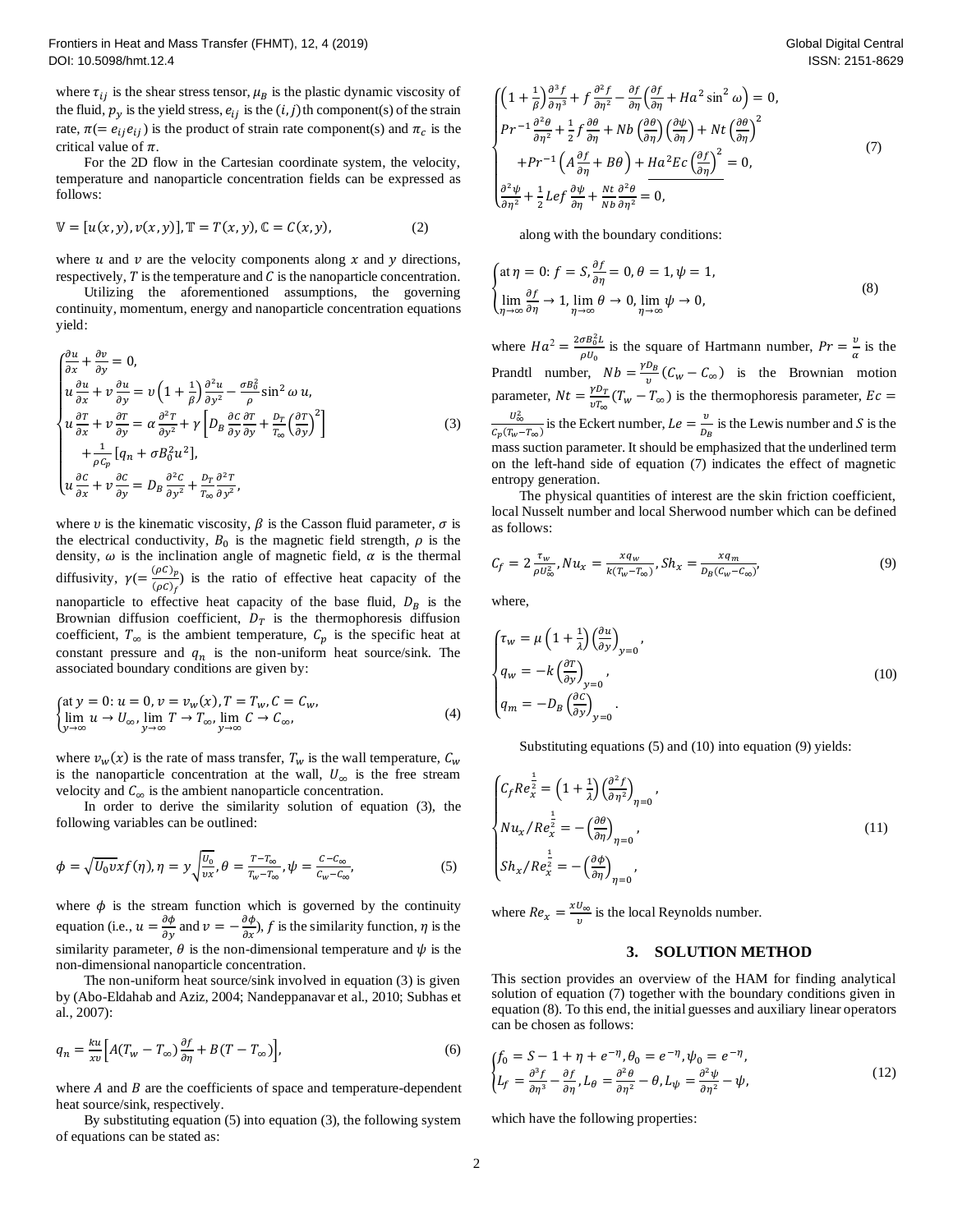Frontiers in Heat and Mass Transfer (FHMT), 12, 4 (2019) DOI: 10.5098/hmt.12.4

{  $L_f[C_1 + C_2e^{\eta} + C_3e^{-\eta}] = 0,$  $L_{\theta}[C_4 e^{\eta} + C_5 e^{-\eta}] = 0,$  $L_{\psi}[C_6 e^{\eta} + C_7 e^{-\eta}] = 0,$  (13  $(13)$ 

where  $C_1$ ,  $C_2$ , ...,  $C_7$  are the arbitrary constants.

Using Liao's theorem (1992), the following zeroth -order deformation equations can be constructed:

$$
\begin{cases}\n(1-p)L_f[f(\eta, p) - f_0(\eta)] = p h_f N_f[f(\eta, p)], \\
(1-p)L_\theta[\theta(\eta, p) - \theta_0(\eta)] \\
= p h_\theta N_\theta[f(\eta, p), \theta(\eta, p), \psi(\eta, p)], \\
(1-p)L_\psi[\psi(\eta, p) - \psi_0(\eta)] \\
= p h_\psi N_\psi[f(\eta, p), \theta(\eta, p), \psi(\eta, p)],\n\end{cases} \tag{14}
$$

in which,

$$
\begin{cases}\nN_f[f(\eta, p)] = \left(1 + \frac{1}{\beta}\right) \frac{\partial^3 f(\eta, p)}{\partial \eta^3} + f(\eta, p) \frac{\partial^2 f(\eta, p)}{\partial \eta^2} \\
-\frac{\partial f(\eta, p)}{\partial \eta} \left(\frac{\partial f(\eta, p)}{\partial \eta} + Ha^2 \sin^2 \omega\right), \\
N_\theta[f(\eta, p), \theta(\eta, p), \psi(\eta, p)] = Pr^{-1} \frac{\partial^2 \theta(\eta, p)}{\partial \eta^2} + \frac{1}{2} f(\eta, p) \\
\times \frac{\partial \theta(\eta, p)}{\partial \eta} + Nb \left(\frac{\partial \theta(\eta, p)}{\partial \eta}\right) \left(\frac{\partial \psi(\eta, p)}{\partial \eta}\right) + Nt \left(\frac{\partial \theta(\eta, p)}{\partial \eta}\right)^2 \\
Pr^{-1}\left(A \frac{\partial f(\eta, p)}{\partial \eta} + B\theta(\eta, p)\right) + Ha^2 Ec \left(\frac{\partial f(\eta, p)}{\partial \eta}\right)^2, \\
N_\psi[f(\eta, p), \theta(\eta, p), \psi(\eta, p)] = \frac{\partial^2 \psi(\eta, p)}{\partial \eta^2} \\
+ \frac{1}{2} Lef(\eta, p) \frac{\partial \psi(\eta, p)}{\partial \eta} + \frac{N_t}{Nb} \frac{\partial^2 \theta(\eta, p)}{\partial \eta^2},\n\end{cases} (15)
$$

with the boundary conditions:

$$
\begin{cases}\nat \eta = 0: f(\eta, p) = S, \frac{\partial f(\eta, p)}{\partial \eta} = 0, \theta(\eta, p) = 1, \\
\psi(\eta, p) = 1, \\
\lim_{\eta \to \infty} \frac{\partial f(\eta, p)}{\partial \eta} \to 1, \lim_{\eta \to \infty} \theta(\eta, p) \to 0, \lim_{\eta \to \infty} \psi(\eta, p) \to 0,\n\end{cases}
$$
\n(16)

where  $0 \le p \le 1$  is an embedding parameter,  $h_f$ ,  $h_\theta$  and  $h_\psi$  are the auxiliary parameters, and  $N_f$ ,  $N_\theta$  and  $N_\psi$  are the nonlinear operators.

For  $p = 0$  and  $p = 1$ , equation (14) is assumed to be:

 $\begin{cases} \n\frac{\partial \psi}{\partial r} = 0, \\ \n\frac{\partial \psi}{\partial r} = 0, \\ \n\frac{\partial \psi}{\partial r} = 0. \n\end{cases}$  $L_f[f(\eta, 0) - f_0(\eta)] = 0, N_f[f(\eta, 1)] = 0,$  $L_{\theta}[\theta(\eta, 0) - \theta_0(\eta)] = 0,$  $N_{\theta}[f(\eta, 1), \theta(\eta, 1), \psi(\eta, 1)] = 0,$  $L_{\psi}[\psi(\eta, 0) - \psi_0(\eta)] = 0,$ (17)

Expanding f,  $\theta$  and  $\psi$  into the Taylor series with respect to p gives:

$$
\begin{cases}\nf(\eta, p) = f_0(\eta) + \sum_{n=1}^{\infty} f(\eta) p^n, \\
\theta(\eta, p) = \theta_0(\eta) + \sum_{n=1}^{\infty} \theta(\eta) p^n, \\
\psi(\eta, p) = \psi_0(\eta) + \sum_{n=1}^{\infty} \psi(\eta) p^n,\n\end{cases}
$$
\n(18)

in which,

$$
f(\eta, p) = \left(\frac{1}{n!} \frac{\partial^n f(\eta, p)}{\partial \eta^n}\right)_{p=0},
$$
  
\n
$$
\theta(\eta, p) = \left(\frac{1}{n!} \frac{\partial^n \theta(\eta, p)}{\partial \eta^n}\right)_{p=0},
$$
  
\n
$$
\psi(\eta, p) = \left(\frac{1}{n!} \frac{\partial^n \psi(\eta, p)}{\partial \eta^n}\right)_{p=0}.
$$
\n(19)

If the initial guesses, auxiliary linear operators and auxiliary parameters are properly chosen, one would get at  $p = 1$ :

$$
\begin{cases}\nf(\eta, p) = \sum_{n=0}^{\infty} f(\eta), \\
\theta(\eta, p) = \sum_{n=0}^{\infty} \theta(\eta), \\
\psi(\eta, p) = \sum_{n=0}^{\infty} \psi(\eta).\n\end{cases}
$$
\n(20)

Differentiating equation (14) *n* times with respect to *p*, setting  $p =$ 0 and dividing them by  $n!$  gives the following nth-order deformation equations:

$$
\begin{cases}\nL_f[f_n(\eta) - \chi_n f_{n-1}(\eta)] = h_f R_{f,n}(\eta), \\
L_\theta[\theta_n(\eta) - \chi_n \theta_{n-1}(\eta)] = h_\theta R_{\theta,n}(\eta), \\
L_\psi[\psi_n(\eta) - \chi_n \psi_{n-1}(\eta)] = h_\psi R_{\psi,n}(\eta),\n\end{cases} (21)
$$

in which,

$$
\chi_{n} = \begin{cases}\n0, & n \leq 1, \\
1, & n > 1,\n\end{cases}
$$
\n(22)  
\n
$$
\begin{cases}\nR_{f,n}(\eta) = \left(1 + \frac{1}{\beta}\right) \frac{\partial^{3} f_{n-1}}{\partial \eta^{3}} + \sum_{m=0}^{n-1} f_{m} \frac{\partial^{2} f_{n-m-1}}{\partial \eta^{2}} \\
-\sum_{m=0}^{n-1} \frac{\partial f_{m}}{\partial \eta} \frac{\partial f_{n-m-1}}{\partial \eta} - Ha^{2} \sin^{2} \omega \frac{\partial f_{n-1}}{\partial \eta}, \\
R_{\theta,n}(\eta) = Pr^{-1} \frac{\partial^{2} \theta_{n-1}}{\partial \eta^{2}} + \frac{1}{2} \sum_{m=0}^{n-1} f_{m} \frac{\partial \theta_{n-m-1}}{\partial \eta} \\
+ Nb \sum_{m=0}^{n-1} \frac{\partial f_{m}}{\partial \eta} \frac{\partial \theta_{n-m-1}}{\partial \eta} + Pr^{-1} \left( A \frac{\partial \theta_{n}}{\partial \eta} + B \theta_{n-1} \right) \\
+ Ha^{2} Ec \sum_{m=0}^{n-1} \frac{\partial f_{m}}{\partial \eta} \frac{\partial f_{n-m-1}}{\partial \eta}, \\
R_{\psi,n}(\eta) = \frac{\partial^{2} \psi_{n-1}}{\partial \eta^{2}} + \frac{1}{2} Le \sum_{m=0}^{n-1} f_{m} \frac{\partial \psi_{n-m-1}}{\partial \eta} + \frac{Nt}{Nb} \frac{\partial^{2} \theta_{n-1}}{\partial \eta^{2}},\n\end{cases}
$$
\n(23)

with the boundary conditions:

$$
\begin{cases} \n\text{at } \eta = 0: f(\eta) = 0, \frac{\partial f(\eta)}{\partial \eta} = 0, \theta(\eta) = 0, \psi(\eta) = 0, \\
\lim_{\eta \to \infty} \frac{\partial f(\eta)}{\partial \eta} \to 0, \lim_{\eta \to \infty} \theta(\eta) \to 0, \lim_{\eta \to \infty} \psi(\eta) \to 0. \n\end{cases} \tag{24}
$$

The general solutions for equation (21) in terms of particular solutions (i.e.,  $f^*, \theta^*$  and  $\psi^*$ ) can be expressed as follows:

$$
\begin{cases}\nf_n(\eta) = f_n^*(\eta) + C_1 + C_2 e^{\eta} + C_3 e^{-\eta}, \\
\theta_n(\eta) = \theta_n^*(\eta) + C_4 e^{\eta} + C_5 e^{-\eta}, \\
\psi_n(\eta) = \psi_n^*(\eta) + C_6 e^{\eta} + C_7 e^{-\eta},\n\end{cases} \tag{25}
$$

in which,

$$
\begin{cases} C_2 = C_4 = C_6 = 0, C_1 = -(C_3 + f_n^*(0)), \\ C_3 = \frac{\partial f_n^*(0)}{\partial \eta}, C_5 = \theta_n^*(0), C_7 = \psi_n^*(0). \end{cases}
$$
(26)

The square residual errors can be defined as (Liao, 2010):

$$
\begin{cases}\n\Delta_{f,n} = \frac{1}{i+1} \sum_{j=0}^{i} \{ N_f \left[ \sum_{r=0}^{n} f(\eta) \right]_{\eta=j\delta\eta} \}^2, \\
\Delta_{\theta,n} = \frac{1}{i+1} \\
\times \sum_{j=0}^{i} \{ N_\theta \left[ \sum_{r=0}^{n} f(\eta) \right], \sum_{r=0}^{n} \theta(\eta) \right], \sum_{r=0}^{n} \psi(\eta) \left]_{\eta=j\delta\eta} \}^2, \\
\Delta_{\psi,n} = \frac{1}{i+1} \\
\times \sum_{j=0}^{i} \{ N_\psi \left[ \sum_{r=0}^{n} f(\eta) \right], \sum_{r=0}^{n} \theta(\eta) \right], \sum_{r=0}^{n} \psi(\eta) \left]_{\eta=j\delta\eta} \}^2,\n\end{cases} (27)
$$

where  $i = 20$  and  $\delta \eta = 0.5$ .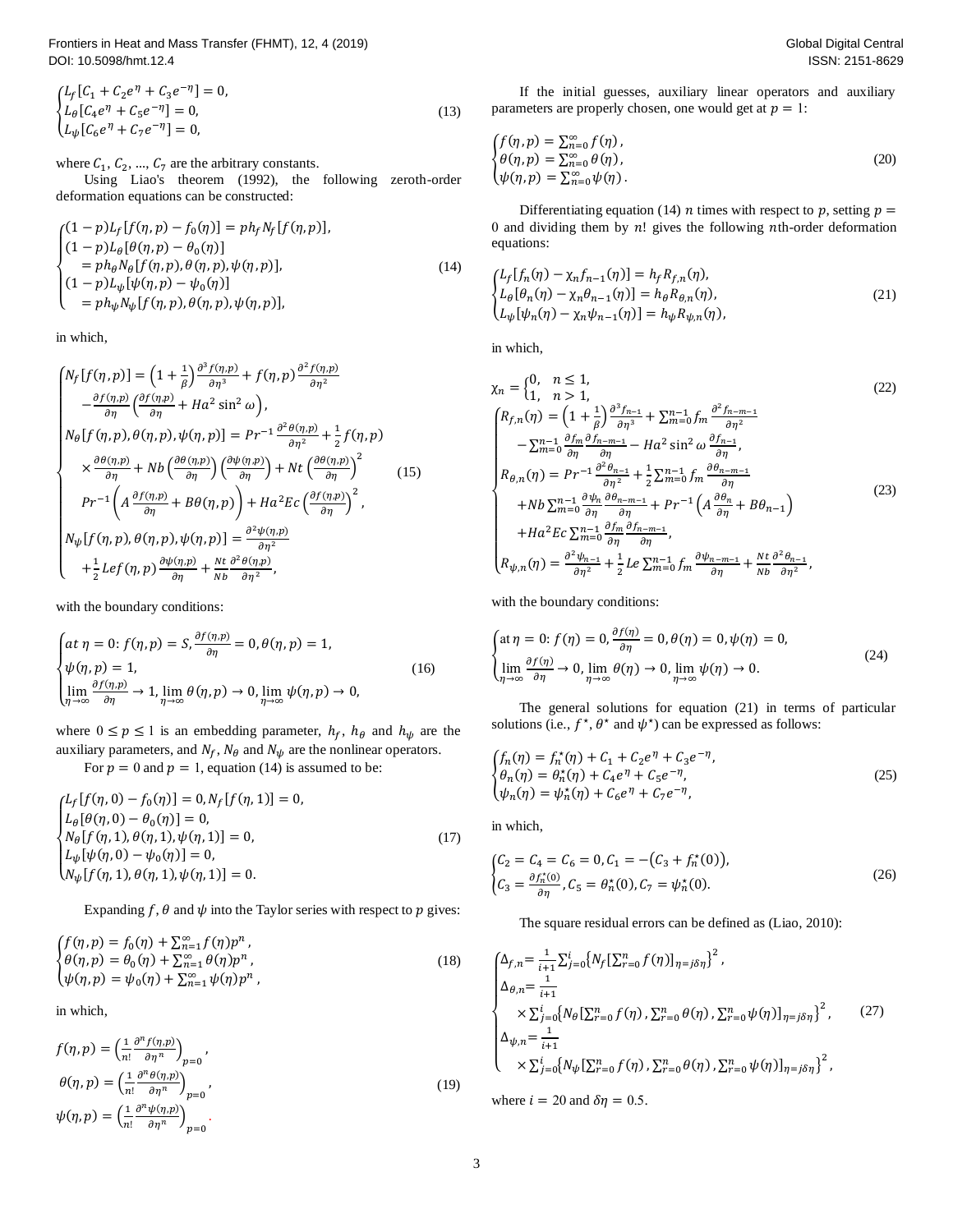## **4. RESULTS AND DISCUSSION**

This section deals with the previously outlined HAM -series solution for heat and mass transfer analysis in the MHD flow of Casson fluid subjected to inclined Lorentz force and Joule heating. In this way, the comparisons and parametric studies are made to investigate the validity and accuracy of the current solution. In this paper the pertinent parameters, unless stated otherwise, are listed as follows:

$$
\begin{aligned} \n\beta &= 0.4, Ha = 1, \omega = 45^{\circ}, S = 1, Pr = 0.7, \\ \n\lambda b &= Nt = 0.5, A = 0.05, B = -0.05, Ec = 0.1, Le = 1.3. \n\end{aligned} \tag{28}
$$

Table 1 represents the variation of auxiliary parameters and its square residual errors at any order of approximation. From this table, it is seen that the allowable values of auxiliary parameters can be chosen by minimizing the square residual errors. Therefore, the current findings are provided using the optimized 20th-order of approximation (i.e.,  $h_f =$  $-0.8169$ ,  $h_{\theta} = -0.8246$  and  $h_{\psi} = -1.0962$ ).

Effect of the Hartmann number  $Ha$  on the skin friction coefficient  $-C_f Re_z^{\frac{1}{2}}$  is depicted in Fig. 1 for different values of inclination angle of magnetic field  $\omega$ . As this figure shows,  $-C_f Re_x^{\frac{1}{2}}$  increases with an increase in  $\omega$  which is due to the presence of resistive Lorentz force. It should be noted that the Casson fluid is affected by the viscous force while the Lorentz force tends to decelerate flow of the fluid and retards its motion (Khoshrouye Ghiasi and Saleh, 2018c). Moreover, unlike  $\omega =$ 

 $0^{\circ}$ ,  $-C_f Re_z^{\frac{1}{2}}$  increases with an increase in *Ha*. Since  $\omega = 0^{\circ}$  the effect of Hartmann number on the momentum boundary -layer thickness is negligible .

| $\boldsymbol{n}$ | $h_f$     | $\Delta_{f,n}$         | $h_{\theta}$ | $\Delta_{\theta,n}$   | $h_{\psi}$ | $\Delta_{\psi,n}$     |
|------------------|-----------|------------------------|--------------|-----------------------|------------|-----------------------|
| 2                | $-0.7614$ | $6.14 \times 10^{-8}$  | $-0.8006$    | $5.20 \times 10^{-5}$ | $-1.0070$  | $4.54 \times 10^{-7}$ |
| 4                | $-0.7698$ | $3.0.3\times10^{-8}$   | $-0.8025$    | $4.68 \times 10^{-5}$ | $-1.0195$  | $2.19\times10^{-7}$   |
| 6                | $-0.7740$ | $9.26 \times 10^{-9}$  | $-0.8049$    | $3.90\times10^{-5}$   | $-1.0296$  | $9.80\times10^{-8}$   |
| 8                | $-0.7788$ | $5.99\times10^{-9}$    | $-0.8082$    | $3.51 \times 10^{-5}$ | $-1.0399$  | $7.22\times10^{-8}$   |
| 10               | $-0.7939$ | $1.04 \times 10^{-9}$  | $-0.8107$    | $3.08 \times 10^{-5}$ | $-1.0498$  | $4.93 \times 10^{-8}$ |
| 12               | $-0.7983$ | $8.06 \times 10^{-10}$ | $-0.8131$    | $2.79 \times 10^{-5}$ | $-1.0585$  | $2.30\times10^{-8}$   |
| 14               | $-0.8032$ | $5.12 \times 10^{-10}$ | $-0.8159$    | $2.32 \times 10^{-5}$ | $-1.0694$  | $9.79 \times 10^{-9}$ |
| 16               | $-0.8070$ | $2.97\times10^{-10}$   | $-0.8190$    | $2.01 \times 10^{-5}$ | $-1.0790$  | $6.95 \times 10^{-9}$ |
| 18               | $-0.8111$ | $8.25 \times 10^{-11}$ | $-0.8214$    | $1.71 \times 10^{-5}$ | $-1.0883$  | $3.93 \times 10^{-9}$ |
| 20               | $-0.8169$ | $4.89\times10^{-11}$   | $-0.8246$    | $1.46 \times 10^{-5}$ | $-1.0962$  | $1.09\times10^{-9}$   |

**Table 1** selection of auxiliary parameters



**Fig. 1** Variation of  $-C_f Re_x^{\frac{1}{2}}$  versus *Ha* for  $\omega = 0^\circ$ ,  $\omega = 45^\circ$  and  $\omega = 90^{\circ}$ 

Due to the effect of yield stress  $p_y$  on the Casson fluid given in equation (1), one can observe from Fig. 2 that the velocity distribution decreases with an increase in the Casson fluid parameter  $\beta$ . This is because, an increase in  $\beta$  leads to a decrease in  $p_y$ , which is replaced by the Newtonian fluid. This fact is also illustrated in Aziz (2016) and Khoshrouye Ghiasi and Saleh (2019). It is worth mentioning that some previous studies (Raju et al., 2017; Raju and Sandeep, 2017) suggest ascending behavior of the velocity distribution with an increase in  $\beta$ which is largely due to the domination of buoyancy force .

Table 2 tabulates the effect of Hartmann number  $Ha$  and mass suction parameter S on the values of  $\left(\frac{\partial^2 f}{\partial x^2}\right)$  $\left(\frac{\partial f}{\partial \eta^2}\right)_{\eta=0}$ . According to the results reported in this table, it is observed that  $\left(\frac{\partial^2 f}{\partial x^2}\right)$  $\left(\frac{\partial f}{\partial \eta^2}\right)_{\eta=0}$  is an increasing function of  $Ha$  and  $S$  simultaneously. It should be noted that for large values of mass suction parameter, the axial velocity decreases .



Table 2 Values of the skin friction coefficient for  $Ha$  and  $S$ 

| Ha                                                                                                                                                                                                                                                                                                                                                                                                                      | c   | $\left(\frac{\partial^2 f}{\partial \eta^2}\right)_{\eta=0}$ |
|-------------------------------------------------------------------------------------------------------------------------------------------------------------------------------------------------------------------------------------------------------------------------------------------------------------------------------------------------------------------------------------------------------------------------|-----|--------------------------------------------------------------|
|                                                                                                                                                                                                                                                                                                                                                                                                                         |     | 1.1665                                                       |
| $\mathcal{D}_{1}^{(1)} = \mathcal{D}_{2}^{(1)} = \mathcal{D}_{3}^{(1)} = \mathcal{D}_{4}^{(1)} = \mathcal{D}_{5}^{(1)} = \mathcal{D}_{6}^{(1)} = \mathcal{D}_{7}^{(1)} = \mathcal{D}_{8}^{(1)} = \mathcal{D}_{9}^{(1)} = \mathcal{D}_{1}^{(1)} = \mathcal{D}_{1}^{(1)} = \mathcal{D}_{1}^{(1)} = \mathcal{D}_{1}^{(1)} = \mathcal{D}_{1}^{(1)} = \mathcal{D}_{2}^{(1)} = \mathcal{D}_{3}^{(1)} = \mathcal{D}_{4}^{(1)}$ |     | 1.2796                                                       |
|                                                                                                                                                                                                                                                                                                                                                                                                                         |     | 1.3481                                                       |
|                                                                                                                                                                                                                                                                                                                                                                                                                         |     | 1.4195                                                       |
|                                                                                                                                                                                                                                                                                                                                                                                                                         | 0.6 | 0.9228                                                       |
|                                                                                                                                                                                                                                                                                                                                                                                                                         | 0.7 | 0.9396                                                       |
|                                                                                                                                                                                                                                                                                                                                                                                                                         | 0.8 | 0.9451                                                       |
|                                                                                                                                                                                                                                                                                                                                                                                                                         | 0.9 | 0.9517                                                       |

Table 3 shows a comparison between the current solution and those of Khan and Pop (2010) and Wang (1989) to determine the values of  $-\left(\frac{\partial \theta}{\partial n}\right)$  $\left(\frac{\partial \theta}{\partial \eta}\right)_{\eta=0}$ . The results in this table are provided by  $\beta \to \infty$ ,  $Ha = 0.1$ ,  $Ec = 0.1$ ,  $Le = 10$  and  $\omega = S = Nb = Nt = A = B = 0$ . It is seen from Table 3 that  $-\left(\frac{\partial \theta}{\partial x}\right)$  $\left(\frac{\partial v}{\partial \eta}\right)_{\eta=0}$  increases with an increase in *Pr*. Moreover, the relative error between the current solution and those of Khan and Pop (2010) and Wang (1989) does not exceed 0.047% and 0.111%, respectively. Hence, the reliability of the current solution is verified .

As mentioned earlier, the irreversibility of the Joule heating process can be measured by the magnetic entropy generation (Bejan, 1982). This fact is illustrated in Fig. 3 for the variation of local Nusselt number  $Nu_x/Re_x^{\frac{1}{2}}$  versus *Ha*. From this figure, it can be seen that  $Nu_x/Re_x^{\frac{1}{2}}$ decreases with an increase in the Eckert number  $Ec$  which is due to the stored energy in the fluid. This observation can also be considered as an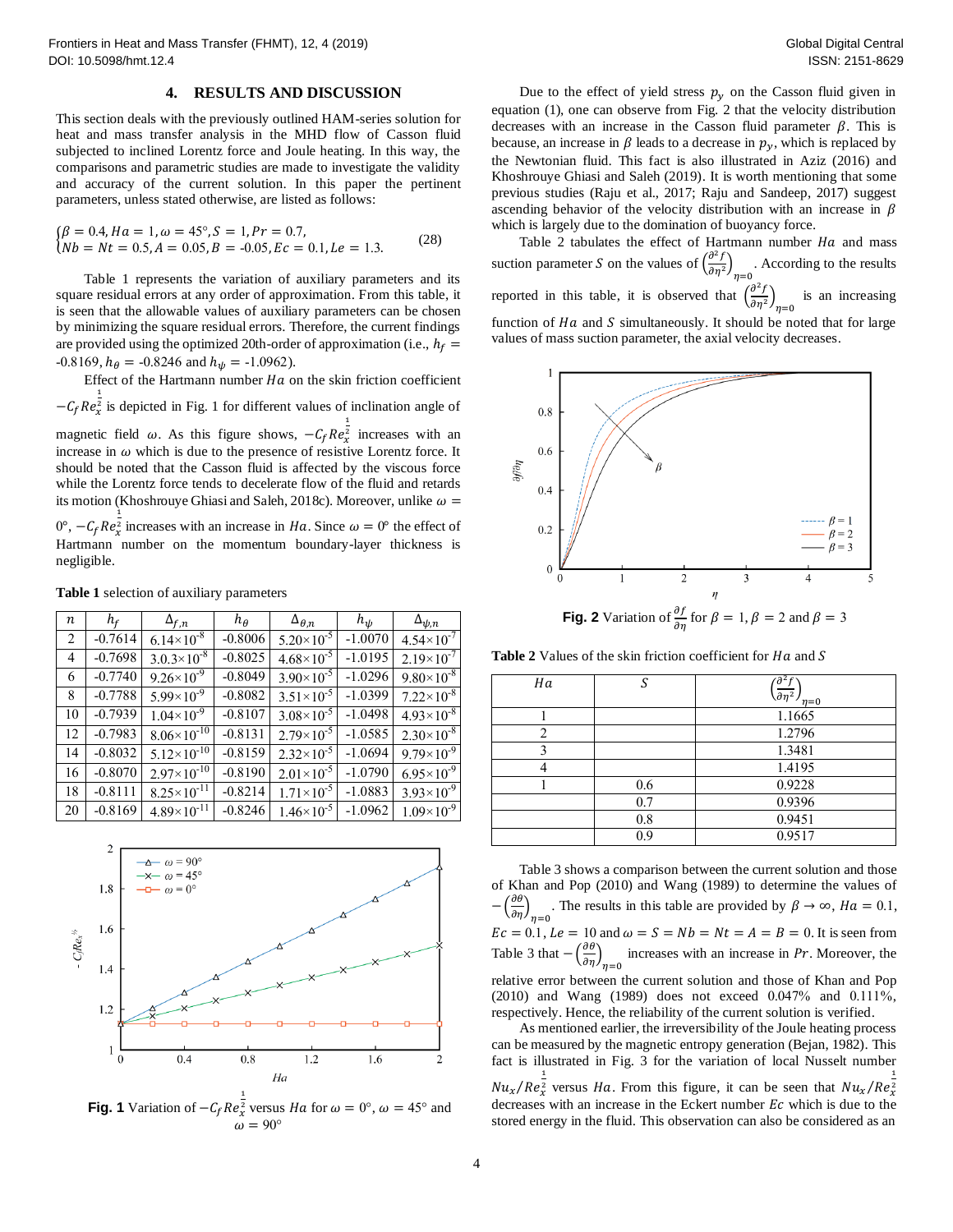optimization criterion for minimizing the entropy generation (Bejan, 1995 ) .

To investigate the effect of non -uniform heat source/sink on the temperature distribution, the variation of  $\theta(\eta)$  for different values of A and B is depicted in Fig. 4. As this figure shows,  $\theta(\eta)$  increases with an increase in  $A$  or  $B$  which is due to an increase in the thermal boundarylayer thickness. Furthermore, Fig. 4 emphasizes that the surface temperature  $\theta(0)$  increases with an increase in A.

**Table 3** Values of  $-\left(\frac{\partial \theta}{\partial x}\right)$  $\left(\frac{\partial v}{\partial \eta}\right)_{\eta=0}$  compared with those of Khan and Pop (2010) and Wang (1989)

| Pr   | Khan and Pop $(2010)$ | Wang (1989) | Current solution |
|------|-----------------------|-------------|------------------|
| 0.07 | 0.0663                | 0.0656      | 0.0661           |
| 0.2  | 0.1691                | 0.1691      | 0.1691           |
| 0.7  | 0.4539                | 0.4539      | 0.4538           |
| 2    | 0.9113                | 0.9114      | 0.9114           |
|      | 1.8954                | 1.8954      | 1.8954           |
| 20   | 3.3539                | 3.3539      | 3.3539           |
| 70   | 6.4621                | 6.4622      | 6.4621           |





**Fig. 3** Variation of  $Nu_x/Re_x^{\frac{1}{2}}$  versus *Ha* for  $Ec = 0.1$ ,  $Ec = 0.2$ ,  $Ec = 0.3$  and  $Ec = 0.4$ 



**Fig. 4** Variation of  $\theta(\eta)$  for  $A = -1$ ,  $A = 0$  and  $A = 1$ , and,  $B = \eta$  $-0.5$ ,  $B = 0$  and  $B = 0.5$ 

Table 4 shows the effect of Brownian motion parameter  $Nb$  and thermophoresis parameter *Nt* on the variation of  $-\left(\frac{\partial \theta}{\partial x}\right)^2$  $\left(\frac{\partial v}{\partial \eta}\right)_{\eta=0}$ . It can be

observed from this table that  $-\left(\frac{\partial \theta}{\partial x}\right)^2$  $\left(\frac{\partial v}{\partial \eta}\right)_{\eta=0}$  increases with an increase in Nb, which is due to an interaction between the Brownian motion and thermal conductivity. Also, Table 4 shows that  $-\left(\frac{\partial \theta}{\partial n}\right)$  $\frac{\partial}{\partial \eta}$ <sub> $\eta=0$ </sub> clearly decreases with an increase in  $Nt$ . Therefore, it is essential to account for the effect Brownian diffusion and thermophoresis in the Buongiorno mathematical model.

A comparison between the current solution and those of Afify and Elgazery (2016) is reported in Table 5 to determine the effect of  $Nt$  and *Nb* on the variation of  $-\left(\frac{\partial \psi}{\partial x}\right)^2$  $\left(\frac{\partial \varphi}{\partial \eta}\right)_{\eta=0}$ . It is noted that the pertinent parameters utilized by Afify and Elgazery (2016) (i.e.,  $\beta \rightarrow \infty$ ,  $Pr =$  $Le = 10$  and  $Ha = \omega = S = A = B = Ec = 0$  agree with those presented in this table. It is found that the relative error between the current solution and those of Afify and Elgazery (2016) equals to 0.331% in all cases .

Fig. 5 illustrates the variation of nanoparticle concentration  $\psi(\eta)$ for different values of Lewis number  $Le$ . From this figure, it is seen that  $\psi(\eta)$  decreases with an increase in *Le* which is due to the effect of  $D_B$ .

**Table 4** Values of the local Nusselt number for Nb and Nt

| Nb  | Nt  | $-\left(\frac{\overline{\partial \theta}}{\partial \eta}\right)_{\eta=0}$ |
|-----|-----|---------------------------------------------------------------------------|
| 0.1 | 0.5 | 0.5059                                                                    |
| 0.2 |     | 0.5625                                                                    |
| 0.3 |     | 0.6148                                                                    |
| 0.4 |     | 0.6809                                                                    |
| 0.1 | 0.6 | 0.4730                                                                    |
|     | 0.7 | 0.4415                                                                    |
|     | 0.8 | 0.4120                                                                    |
|     | 0.9 | 0.4796                                                                    |

**Table 5** Values of  $-\left(\frac{\partial \psi}{\partial n}\right)$  $\left(\frac{\partial \varphi}{\partial \eta}\right)_{\eta=0}$  compared with those of Afify and Elgazery (2016)

| Nt  | Nb  | Afify and Elgazery (2016) | Current solution |
|-----|-----|---------------------------|------------------|
| 0.1 | 0.1 | 2.2774                    | 2.2637           |
| 0.2 |     | 2.2490                    | 2.2388           |
| 0.3 |     | 2.2229                    | 2.2181           |
| 0.4 |     | 2.1992                    | 2.1907           |
| 0.1 | 0.2 | 2.3110                    | 2.3089           |
|     | 0.3 | 2.3299                    | 2.3216           |
|     | 0.4 | 2.3458                    | 2.3389           |
|     | 0.5 | 2.3560                    | 2.3501           |



**Fig. 5** Variation of  $\psi(\eta)$  for  $Le = 0$ ,  $Le = 1$  and  $Le = 2$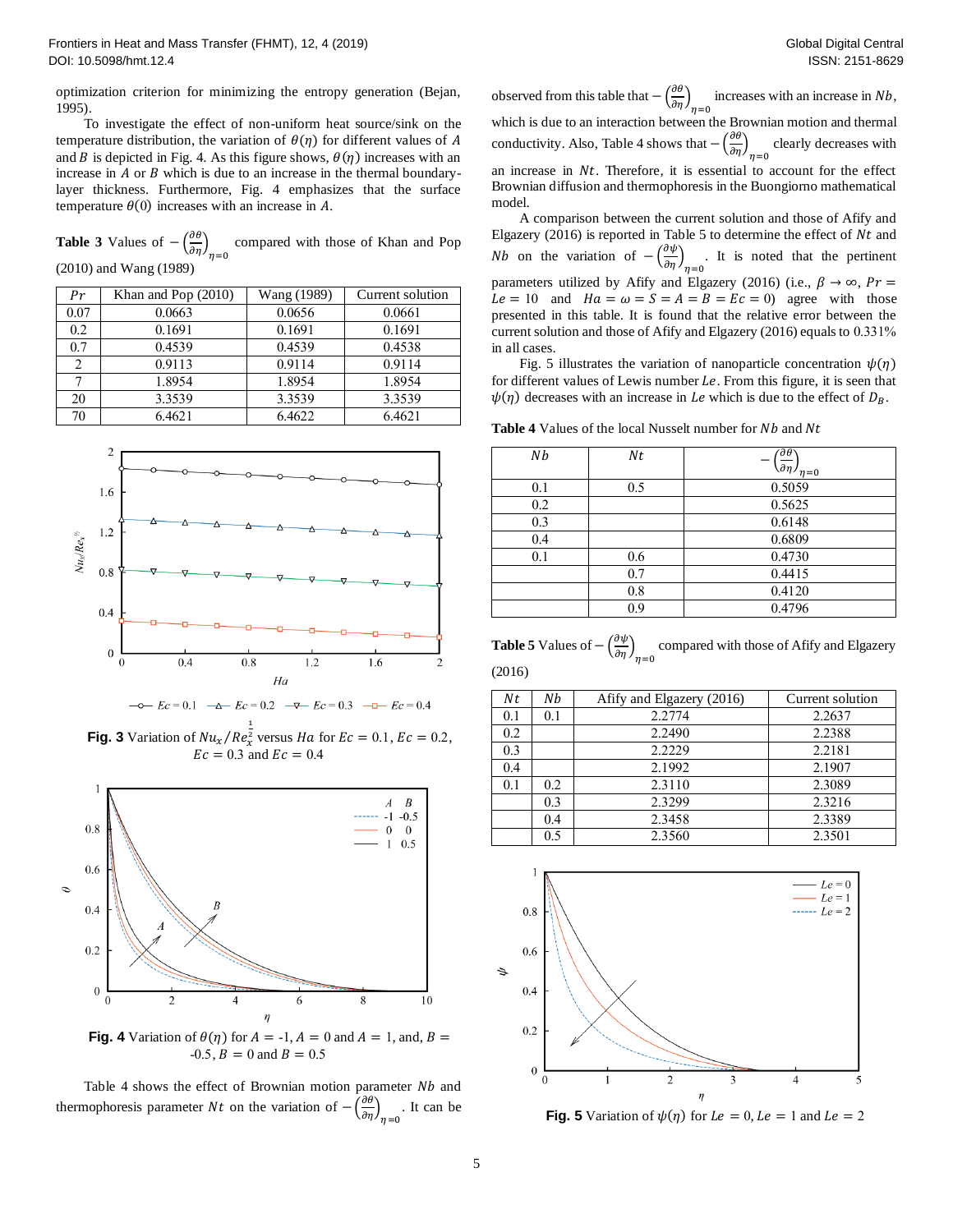## **5. CONCLUSION S**

This paper aimed to study the effect of non -uniform heat sink/source, Joule heating and inclined Lorentz force on flow of Casson fluid based on the Buongiorno mathematical model. The governing boundary -layer equations correspond to the continuity, momentum, energy and nanoparticle concentration equations are derived, and solved through the HAM. It was found that the rate of heat transfer is affected by the Brownian diffusion and thermophoresis. Moreover, the HAM findings were compared and validated by those previous studies available in the literature. One can also conclude that this paper would be worthwhile to further explore this problem with different boundary conditions, solution methodologies and geometries.

#### **REFERENCES**

Falkner, V.M., Skan, S.W., 1931, "Some approximate solutions of the boundary layer equations, " *Philosophical Magazine*, **12**(80), 865 -896. http://dx.doi.org/10.1080/14786443109461870

Khan, M., Azam, M., 2017, "Unsteady heat and mass transfer mechanisms in MHD Carreau nanofluid flow, " *Journal of Molecular Liquids*, **225**, 554 -562.

http://dx.doi.org/10.1016/j.molliq.2016.11.107

Borrelli, G., Giantesio, M.C., Patria, N.C., Roşca, A.V., Pop, I., 2017, "Buoyancy effects on the 3D MHD stagnation-point flow of a Newtonian fluid, " *Communications in Nonlinear Science and Numerical Simulation*, **43**, 1 -13.

http://dx.doi.org/10.1016/j.cnsns.2016.06.022

Ramachandran, N., Chen, T.S., Armaly, B.F., 1988, "Mixed convection in stagnation flows adjacent to vertical surfaces, " *Journal of Heat Transfer*, **110**(2), 373 -377. http://dx.doi.org/10.1115/1.3250494

Ishak, A., Nazar, R., Arifin, N.M., Pop, I., 2008, "Dual solutions in mixed convection flow near a stagnation point on a vertical porous plate, " *International Journal of Thermal Sciences*, **47**(4), 417 -422. http://dx.doi.org/10.1016/j.ijthermalsci.2007.03.005

Rahman, M.M., Roşca, A.V., Pop, I., 2014, "Boundary layer flow of a nanofluid past a permeable exponentially shrinking/stretching surface with second order slip using Buongiorno's model, " *International Journal of Heat and Mass Transfer*, **77**, 1133 -1143. http://dx.doi.org/10.1016/j.ijheatmasstransfer.2014.06.013

Kuznetsov, A.V., Nield, D.A., 2013, "The Cheng -Minkowycz problem for natural convective boundary layer flow in a porous medium saturated by a nanofluid: A revised model, " *International Journal of Heat and Mass Transfer*, **65**, 682 -685.

http://dx.doi.org/10.1016/j.ijheatmasstransfer.2013.06.054

Ranjit, N.K., Shit, G.C., 2017, "Joule heating effects on electromagnetohydrodynamic flow through a peristaltically induced micro -channel with different zeta potential and wall slip, " *Physica A* : *Statistical Mechanics and its Applications*, **482**, 458 -476. http://dx.doi.org/10.1016/j.physa.2017.04.072

Tripathi, D., 2013, "Study of transient peristaltic heat flow through a finite porous channel, " *Mathematical and Computer Modelling*, **57**(5 -6), 1270 -1283.

http://dx.doi.org/10.1016/j.mcm.2012.10.030

Besthapu, P., Ul Haq, R., Bandari, S., Al.Madalla, Q.M., 2017, "Mixed convection flow of thermally stratified MHD nanofluid over an exponentially stretching surface with viscous dissipation effect, " *Journal of the Taiwan Institute of Chemical Engineers*, **71**, 307 -314. http://dx.doi.org/10.1016/j.jtice.2016.12.034

Sheikholeslami, M., Ganji, D.D., 2017, "Transportation of MHD nanofluid free convection in a porous semi annulus using numerical approach, " *Chemical Physics Letters*, **669**, 202 -210. http://dx.doi.org/10.1016/j.cplett.2016.12.045

Khanafer, K., Vafai, K., Lightstone, M., 2003, "Buoyancy -driven heat transfer enhancement in a two -dimensional enclosure utilizing nanofluids, " *International Journal of Heat and Mass Transfer*, **46**(19), 3639 -3653.

http://dx.doi.org/10.1016/S0017-9310(03)00156-X

Hedayati, F., Domairry, G., 2015, "Effects of nanoparticle migration and asymmetric heating on mixed convection of TiO2-H<sub>2</sub>O nanofluid inside a vertical microchannel, " *Powder Technology*, **272**, 250 -259. http://dx.doi.org/10.1016/j.powtec.2014.12.003

Khoshrouye Ghiasi, E., Saleh, R., 2018a, "Non - dimensional optimization of magnetohydrodynamic Falkner -Skan fluid flow, " *INAE Letters*, **3**(3), 143 -147.

http://dx.doi.org/10.1007/s41403-018-0043-2

Khoshrouye Ghiasi, E., Saleh, R., 2018b, "Constructing analytic solutions on the Tricomi equation, " *Open Physics*, **16**(1), 143 -148. http://dx.doi.org/10.1515/phys -2018 -0022

Khoshrouye Ghiasi, E., Saleh, R., 2017, "A mathematical approach based on the homotopy analysis method: Application to solve the nonlinear Harry -Dym (HD) equation," *Applied Mathematics*, **8**(11), 1546 -1562.

http://dx.doi.org/10.4236/am.2017.811113

Liao, S.J., 2003, *Beyond perturbation* : *Introduction to the homotopy analysis method*, Chapman & Hall/CRC Press, Boca Raton.

Liao, S.J., 1992, *The proposed homotopy analysis techniques for the solution of nonlinear problems*, PhD. Thesis, Shanghai Jiao Tong University.

Buongiorno, J., 2006, "Convective transport in nanofluids, " *Journal of Heat Transfer*, **128**(3), 240 -250. http://dx.doi.org/10.1115/1.2150834

Casson, N., 1959, *Rheology of disperse systems*, C.C. Mill., London.

Abo -Eldahab, E.M., Aziz, M.A.E., 2004, "Blowing/suction effect on hydromagnetic heat transfer by mixed convection from an inclined continuously stretching surface with internal heat generation/absorption, " *International Journal of Thermal Sciences*, **43**(7), 709 -719.

http://dx.doi.org/10.1016/j.ijthermalsci.2004.01.005

Nandeppanavar, M.M., Subhas Abel, M., Tawade, J., 2010, "Heat transfer in Walter's liquid B fluid over an impermeable stretching sheet with non-uniform heat source/sink and elastic deformation," *Communications in Nonlinear Science and Numerical Simulation*, **15**(7), 1791 -1802 .

http://dx.doi.org/10.1016/j.cnsns.2009.07.009

Subhas Abel, M., Siddheshwar, P.G., Nandeppanavar, M.M., 2007, "Heat transfer in a viscoelastic boundary layer flow over a stretching sheet with viscous dissipation and non-uniform heat source," *International Journal of Heat and Mass Transfer*, **50**(5 -6), 960 -966. http://dx.doi.org/10.1016/j.ijheatmasstransfer.2006.08.010

Liao, S.J., 2010, "An optimal homotopy -analysis approach for strongly nonlinear differential equations, " *Communications in Nonlinear Science and Numerical Simulation*, **15** ( 8 ), 2003 -2016. http://dx.doi.org/10.1016/j.cnsns.2009.09.002